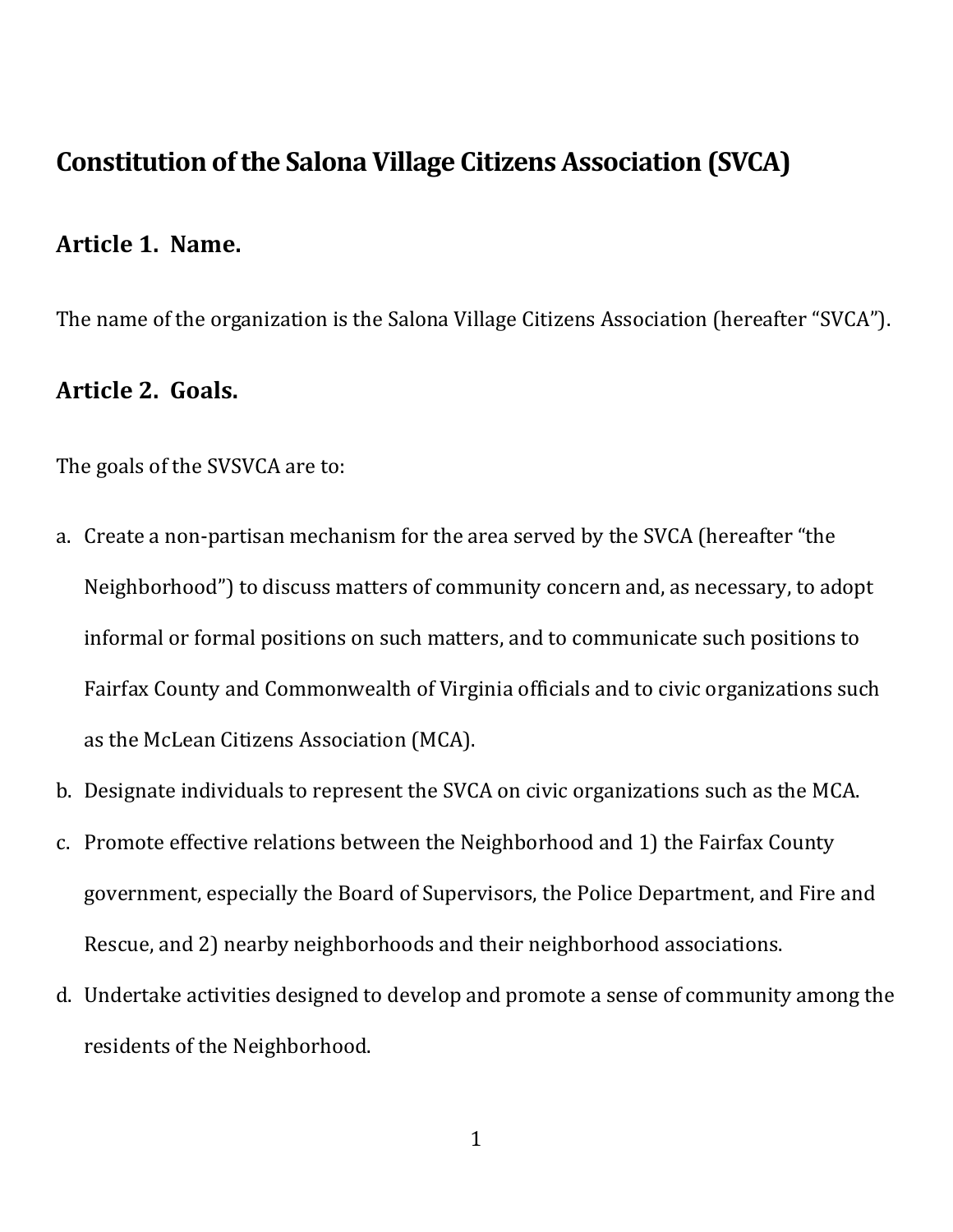e. Undertake other activities consistent with the above goals.

### Article 3. The Neighborhood served by the SVCA.

The Neighborhood served by the SVCA lies to the South of Dolley Madison Boulevard (Rt. 123); East of Chain Bridge Road (Rt. 3547); West of the Ballantrae Farm subdivision; North of the "Hampton" , "McLean Mews" and "Old Dominion Square" townhouse developments and North of Pimmit Run. The SVCA area encompasses Salona Village Sections 1, 2, 3, 4, 6, 7, and 8 as defined by Fairfax County at https://www.fairfaxcounty.gov/gisapps/DMV/Default.aspx (Salona Village Section 5 consists of the Langley and Salona Village Shopping Centers). See Appendix – Map of the SVCA Neighborhood.

#### Article 4. Membership and Dues.

Sec. 1. Each owner-occupied household in the Neighborhood is eligible to become a member of the SVCA. The household may become a member by so indicating to the SVCA and providing the SVCA the owner's telephone number, email address, and street address. Membership will run from January 1 of one year until December 31 of the following year, and a member may join part-way through a membership year. Each household will have one vote at SVCA meetings and elections. See Article 6, Meetings, and Article 9, Elections.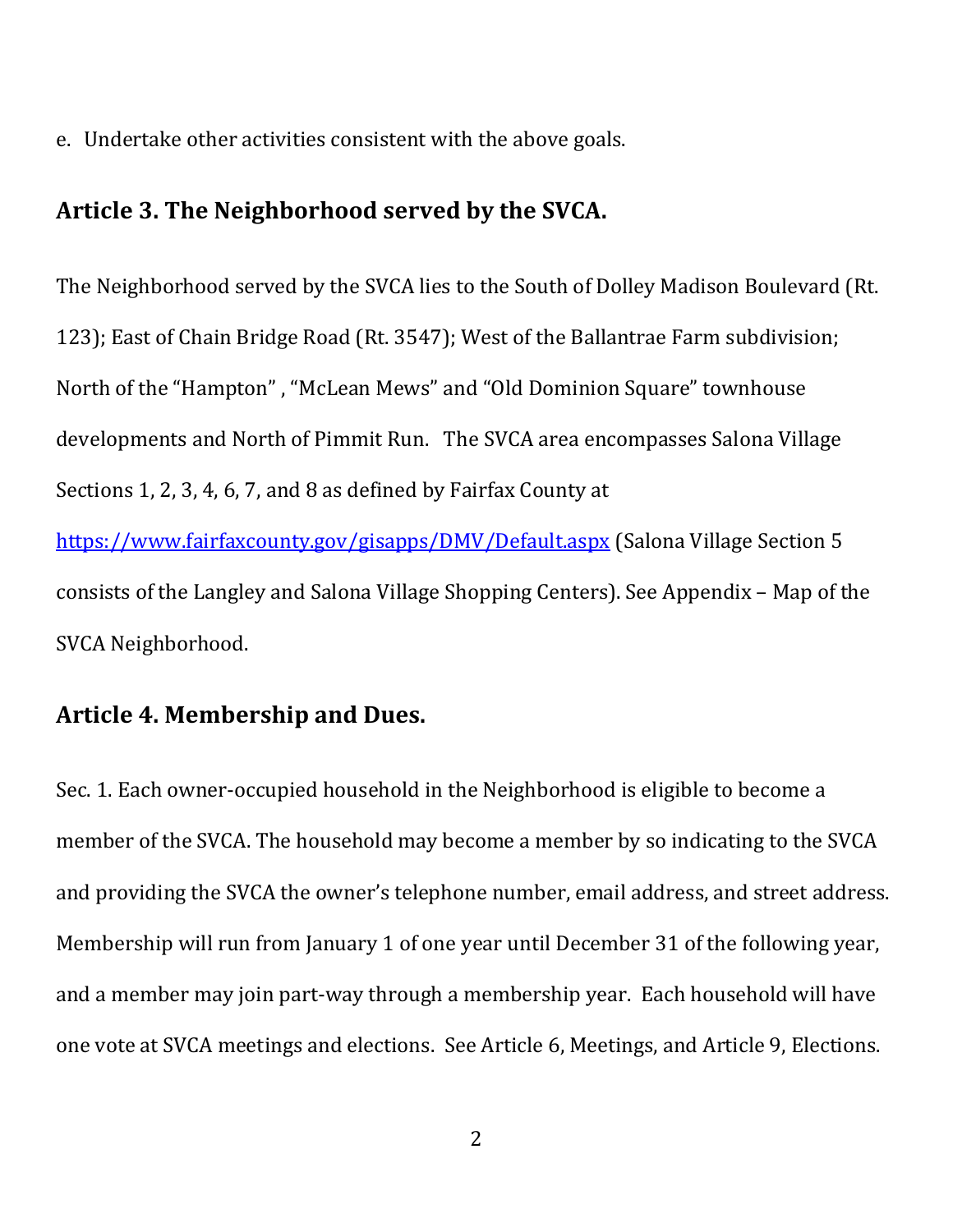Sec. 2. Annual dues will be set by the budget adopted by the membership at the first regular meeting of the year.

#### Article 5. SVCA Officers and their duties.

Sec. 1. The SVCA has four elected officers: a president; a vice president; a secretary; and a treasurer. These officers comprise and are members of the Executive Board of the SVCA. The Executive Board will be responsible for carrying out the functions of the SVCA in the intervals between meetings of the general membership. (See Article 6, Meetings.) The Executive Board will meet on a regular basis at the call of the president. Meetings of the Executive Board shall be open to SVCA members. The Executive Board may also establish procedures deemed necessary to facilitate the conduct of SVCA meetings.

Sec. 2. The president. The president has supervisory authority over the activities of the SVCA, and will normally preside over its meetings, including meetings of the Executive Board. The president will appoint all committees and serve as an ex officio member of each such committee. The president will strive to ensure by the appointment of qualified individuals, that the SVCA is properly represented before official bodies of the of the Commonwealth of Virginia and Fairfax County, the McLean Citizens Association (MCA) and other civic organizations, and to ensure that proper spokespersons represent the interests of the SVCA before the press and the general public.

3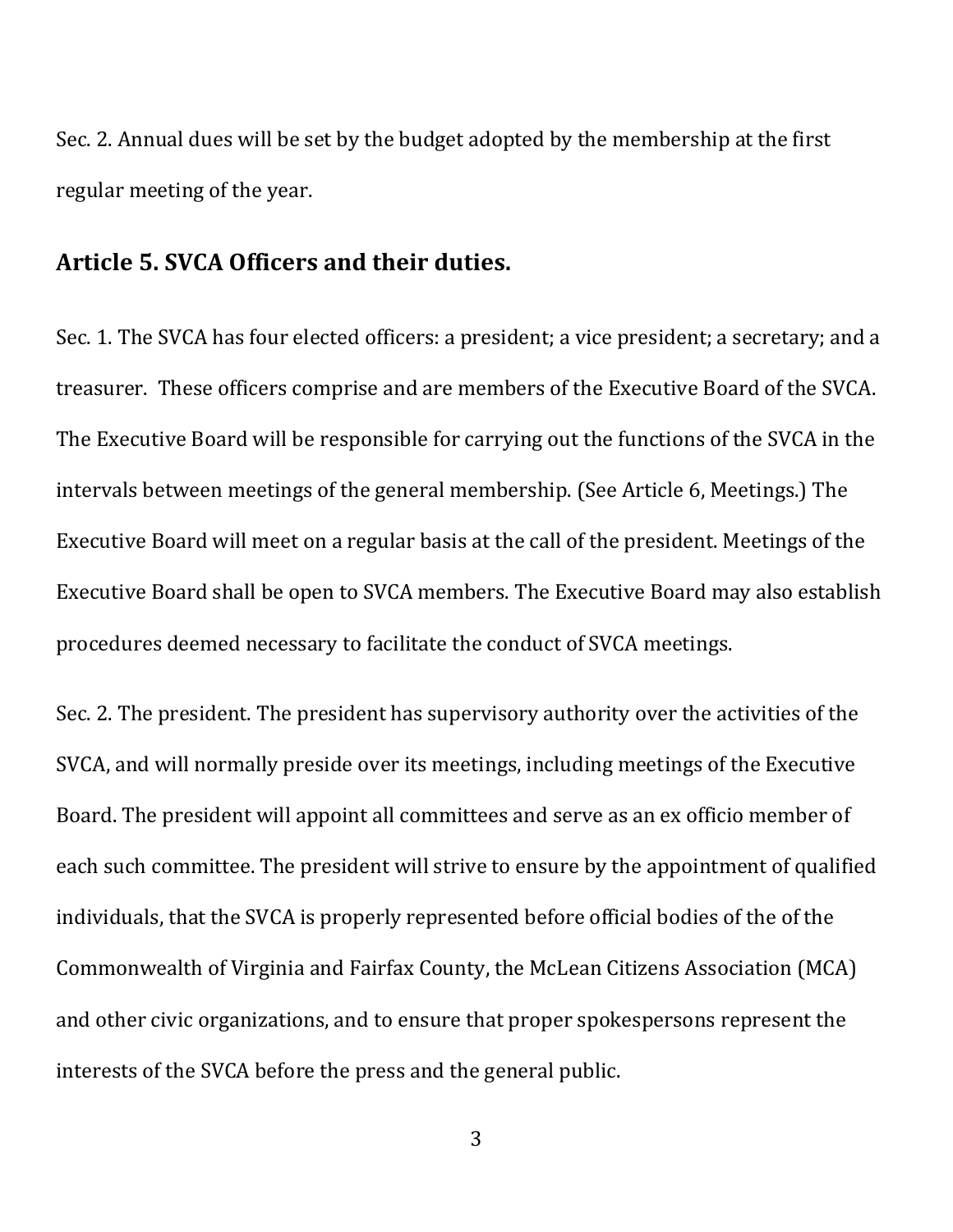Sec. 3. The vice-president. The vice-president will act for the president in the absence of the president. Under the supervision of the president, the vice-president will also be responsible for ensuring, through appropriate channels, that the membership is aware of matters of current interest, and for notifying the membership of upcoming meetings of the Executive Board, the annual general membership meeting, and other meetings of the SVCA membership.

Sec. 4. The secretary. At the direction of the president, the secretary is responsible for ensuring that proper records are kept of SVCA activities, including the taking of minutes at meetings of the Executive Board, the annual general membership meeting and other meetings of the membership of the SVCA, and making the minutes available to the membership in a timely manner. The secretary will record the exact wording of all resolutions and other formal actions of the SVCA. The secretary will ensure that all correspondence received by the SVCA, in hard copy or electronic form, is directed to the proper members for action, and that incoming correspondence is responded to in a timely manner. The secretary is responsible for maintaining the SVCA's constitution, in updated form, and to make it available to SVCA members upon request.

Sec. 5. The treasurer. The treasurer is responsible for keeping a full, current record of the SVCA's financial activities, including assets, income, and disbursements. The treasurer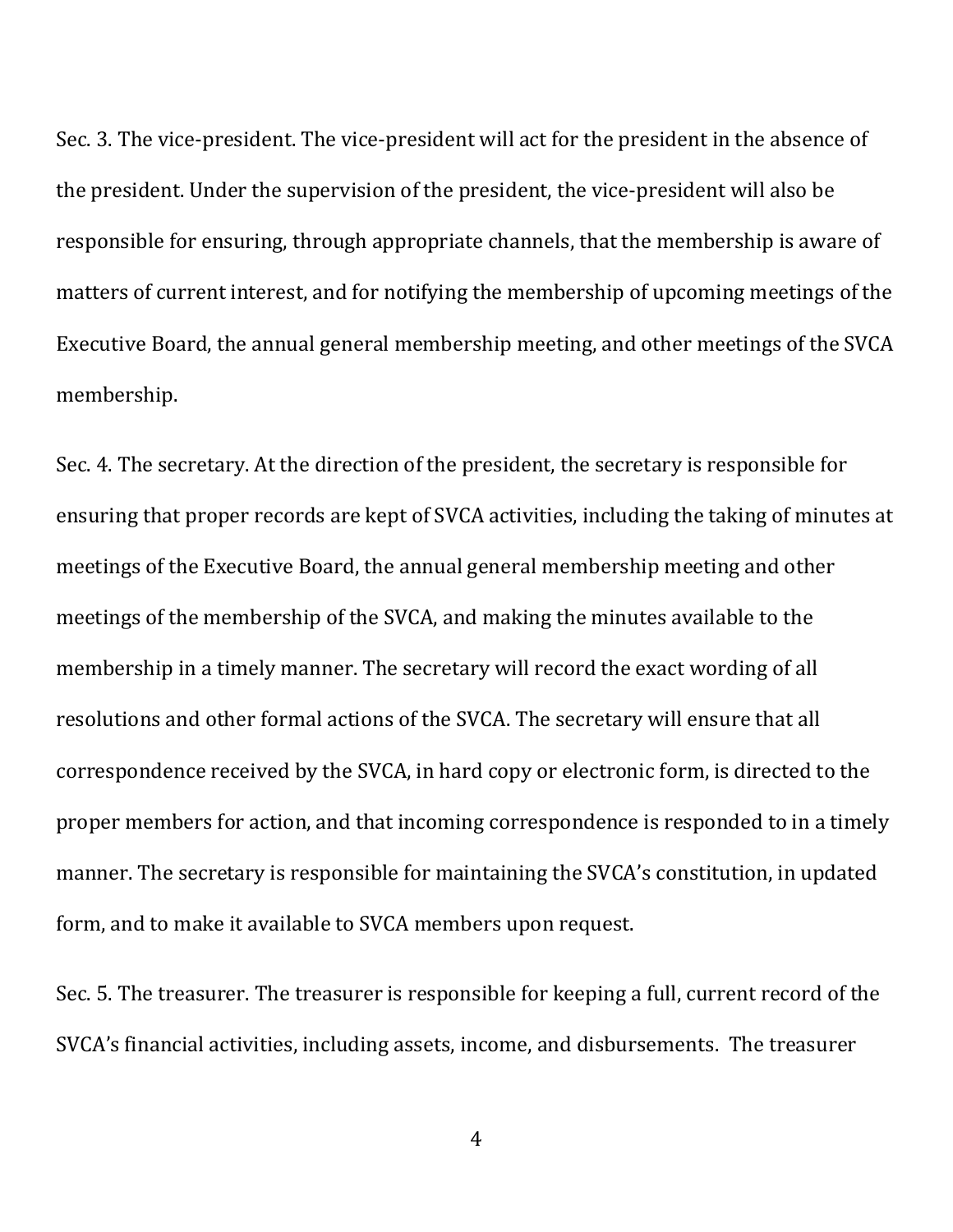will report on the SVCA's current financial situation at each meeting of the Executive Board and each meeting of the membership of the SVCA, and will ensure that all tax filings for the SVCA are undertaken in a correct and timely manner.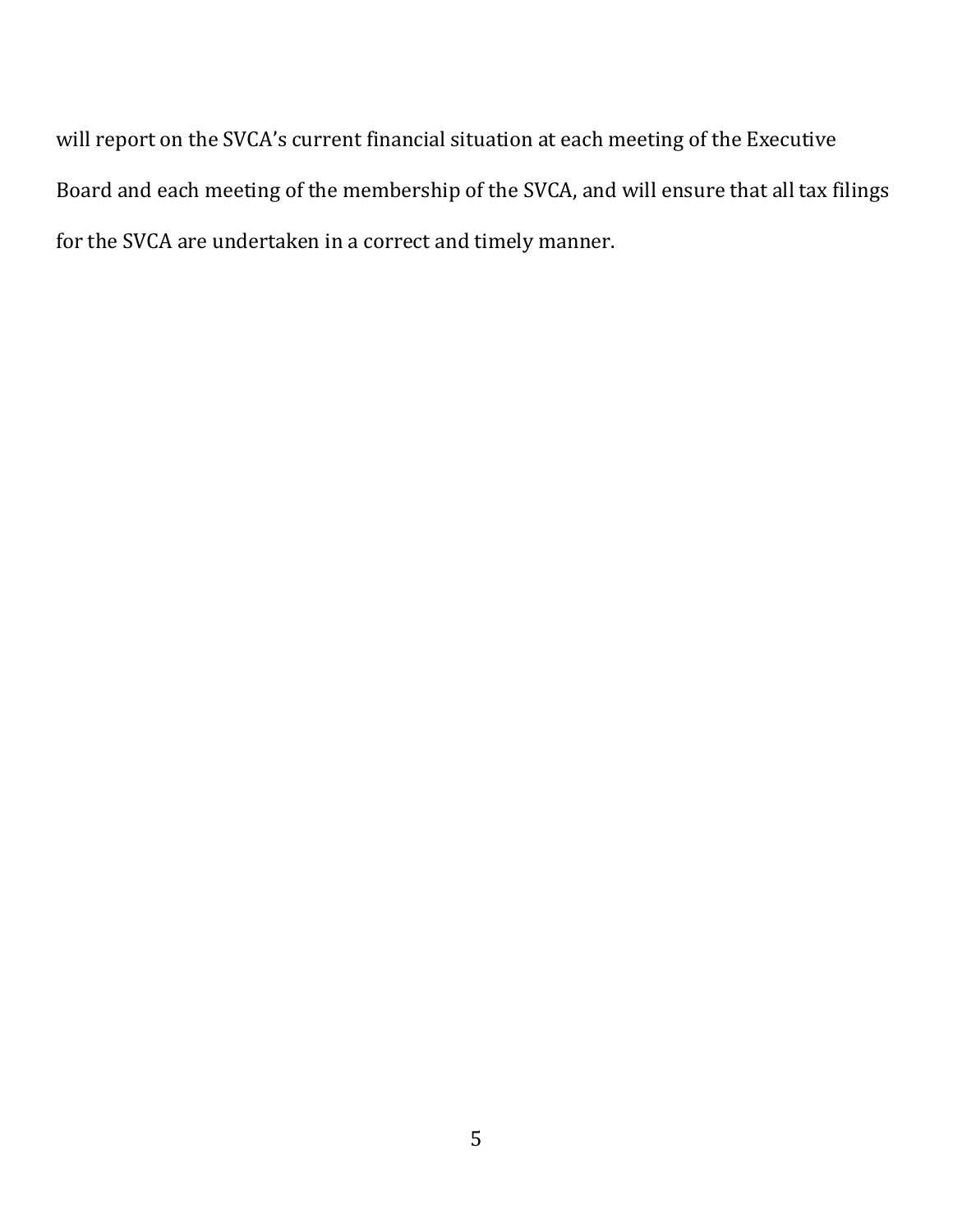### Article 6. Meetings.

Sec. 1.

- a. Annual general membership meeting in January. An annual general membership meeting of the SVCA will be held each January. At this meeting the president will make an annual report to the membership of the activities of the SVCA, and may propose for action such proposals the president deems necessary. Elections as described in Article 9 will take place at this meeting. An agenda of the items to be considered at the meeting, including the slate of candidates for election (see Article 9, Sec. 2), will be provided in electronic or hard copy form, or both, to SVCA members. In addition, the members will have the opportunity to propose and have considered other items of interest to the Neighborhood.
- b. Later annual general membership meeting. In the event that a general membership meeting is not held in January of any year, the president will call for a later annual general membership meeting, at which meeting the activities set forth in Sec. 1a. of this article will take place.

Sec. 2. Other membership meetings. The Executive Board may call other meetings of the general membership as it considers necessary.

6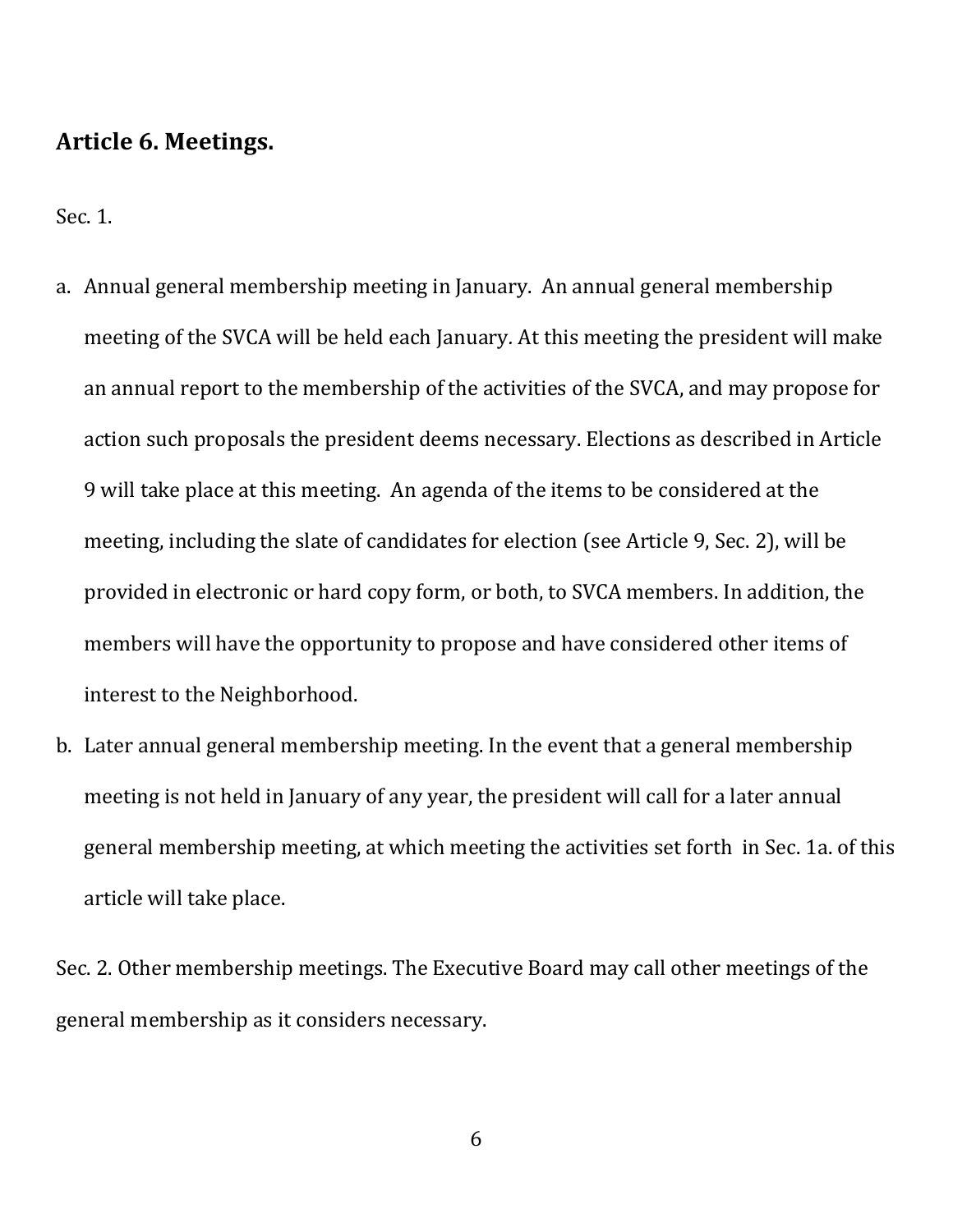Sec. 3. Member-requested meetings. Additional meetings must be called if 10 per cent of the member households submit to the president a signed petition explaining the reasons a meeting is necessary.

Sec. 4. The president may establish any necessary procedural rules for the conduct of meetings.

Sec. 5. In the event that a member household is unable to send a representative member to any meeting, the household may authorize another member household to vote for it by proxy, provided the proxy is in writing and is signed by the member household.

Sec. 6. Scheduling and Announcement. The president, with the advice of the Executive Board, will decide the specifics of date, time, place, and means of announcement for, any membership meetings. The secretary, in consultation with the vice-president, will ensure that the SVCA communicates this information to the membership in a timely manner.

Sec. 7. Quorum. A quorum shall consist of representatives of 10 per cent of the households that have become members of the SVCA. Properly verified proxies count toward the establishment of a quorum.

7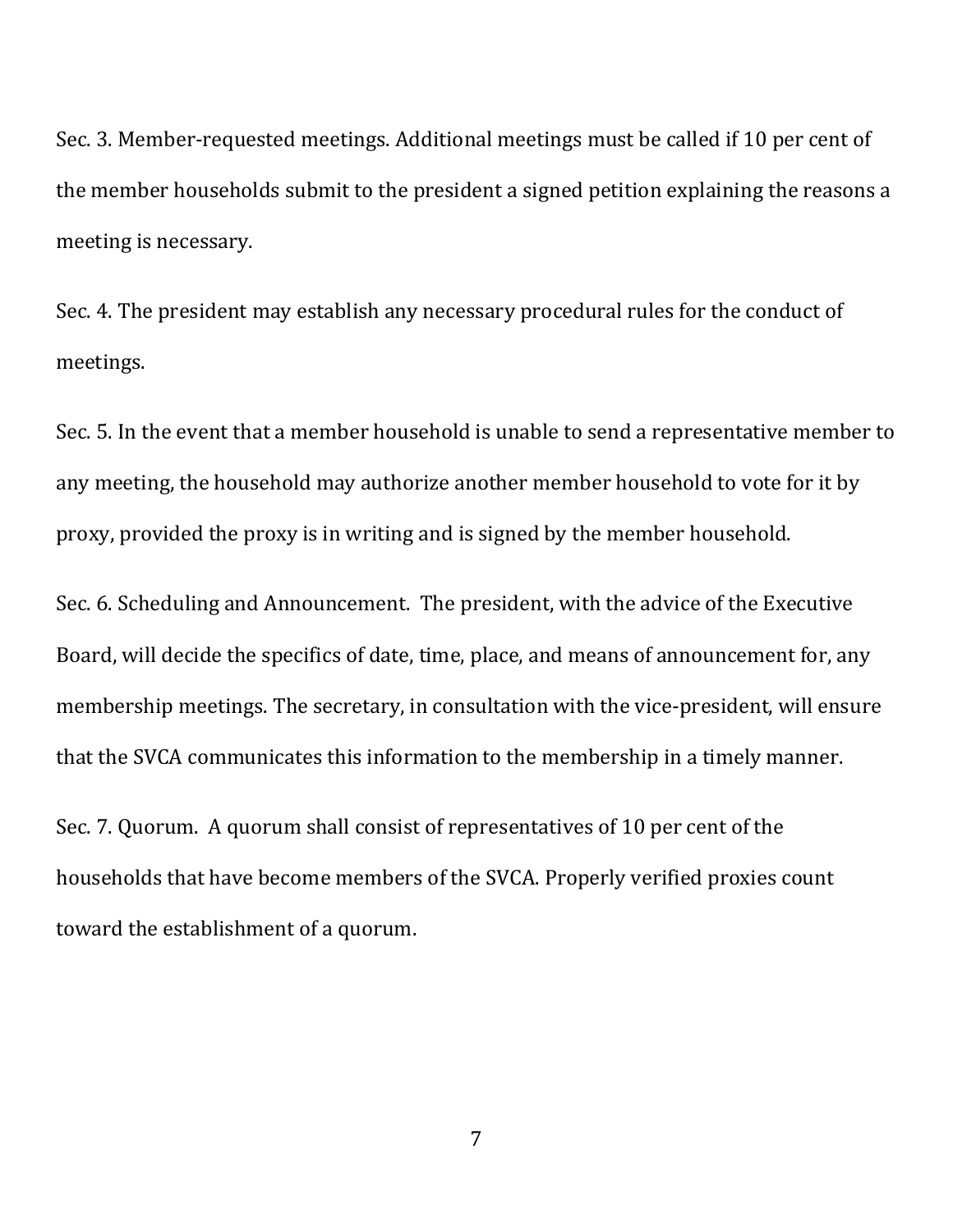# Article 7. Committees.

Sec. 1. There will be a membership committee, which will be responsible for ensuring the maximum possible participation of the households of the Neighborhood in the SVCA. Among other things it will lead the effort to communicate with households to encourage them to join and participate.

Sec. 2. The president may establish other committees that are deemed necessary, such as one to deal with community events and one to deal with communications issues. These committees may be of an ad hoc or permanent character.

# Article 8. Procedural issues.

The president will preside over all SVCA meetings. This authority includes the right to recognize individuals to speak and to make other decisions designed to conduct a meeting in an orderly and expeditious manner.

# Article 9. Elections.

Sec. 1. Regular elections will be held at the annual general membership meeting.

Sec. 2. Nominations. At least two weeks prior to the annual general membership meeting, a proposed slate of officers shall be distributed in electronic or hard copy form to the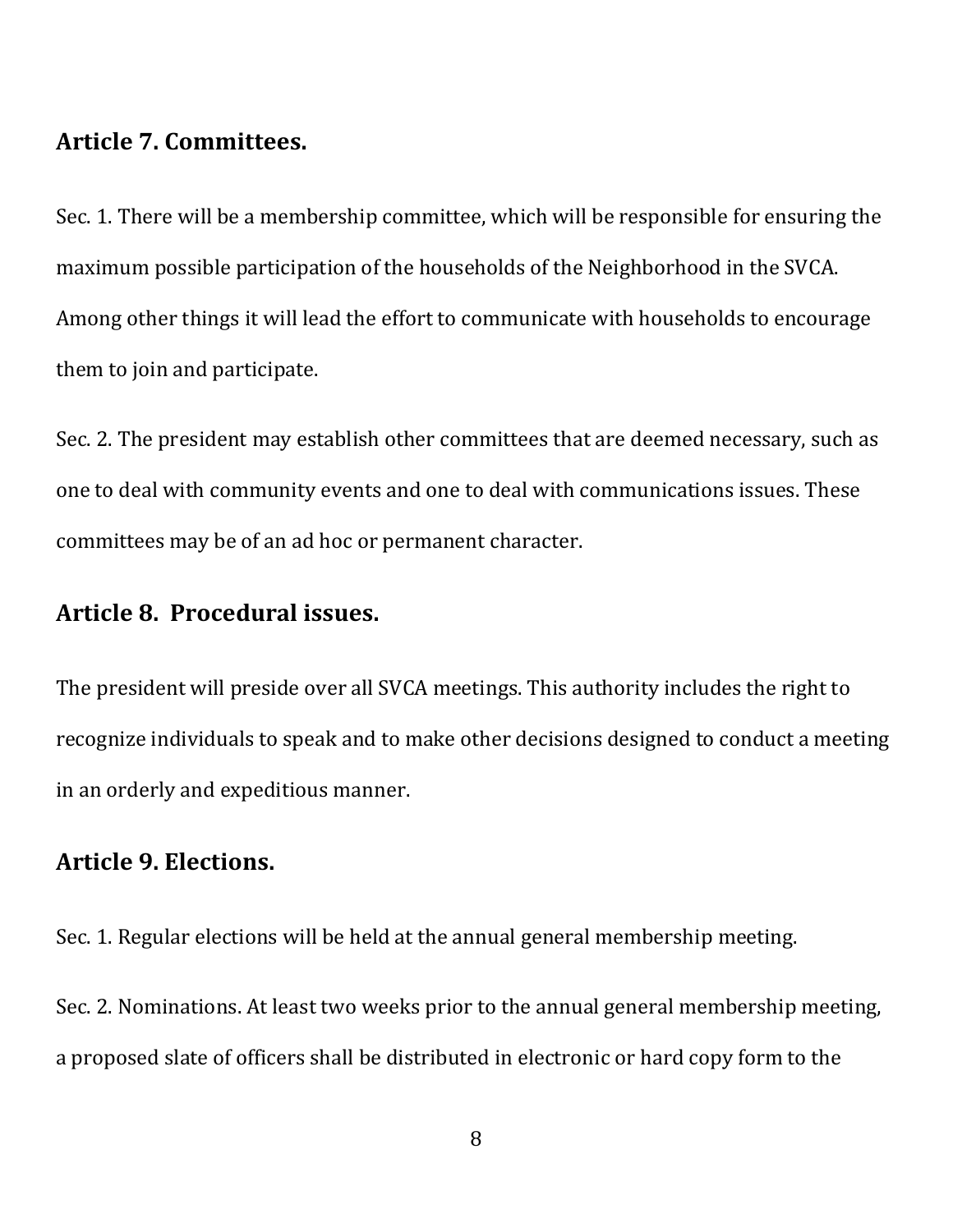membership. The slate will contain only individuals who have agreed to serve if elected. At the annual general membership meeting or other meeting for elections, the slate may be augmented by nominations from the floor.

Sec. 3. Elections at the annual general membership meeting in January. Elections shall be conducted by secret ballot unless there is only one candidate for a post, in which an "election by acclamation" is permitted. When there are multiple candidates for a post, a majority is required to win. If a majority is not obtained on the first ballot, the candidate with the fewest votes will be eliminated and another ballot taken. If necessary, this process will be repeated until someone receives a majority of the votes cast.

Sec. 4. Terms of office. All elected officers serve a one-year term, to run from February 1 of the year after their election to January 31 one year later. In the event that an annual general membership meeting is not timely held, officers may continue in office until a general membership meeting called by the president for an election is held and successors are properly elected and installed. However, in the event of a delayed annual general membership meeting, terms of the officers elected will not run beyond the date on which their terms would have ended had they been elected at a January annual general membership meeting.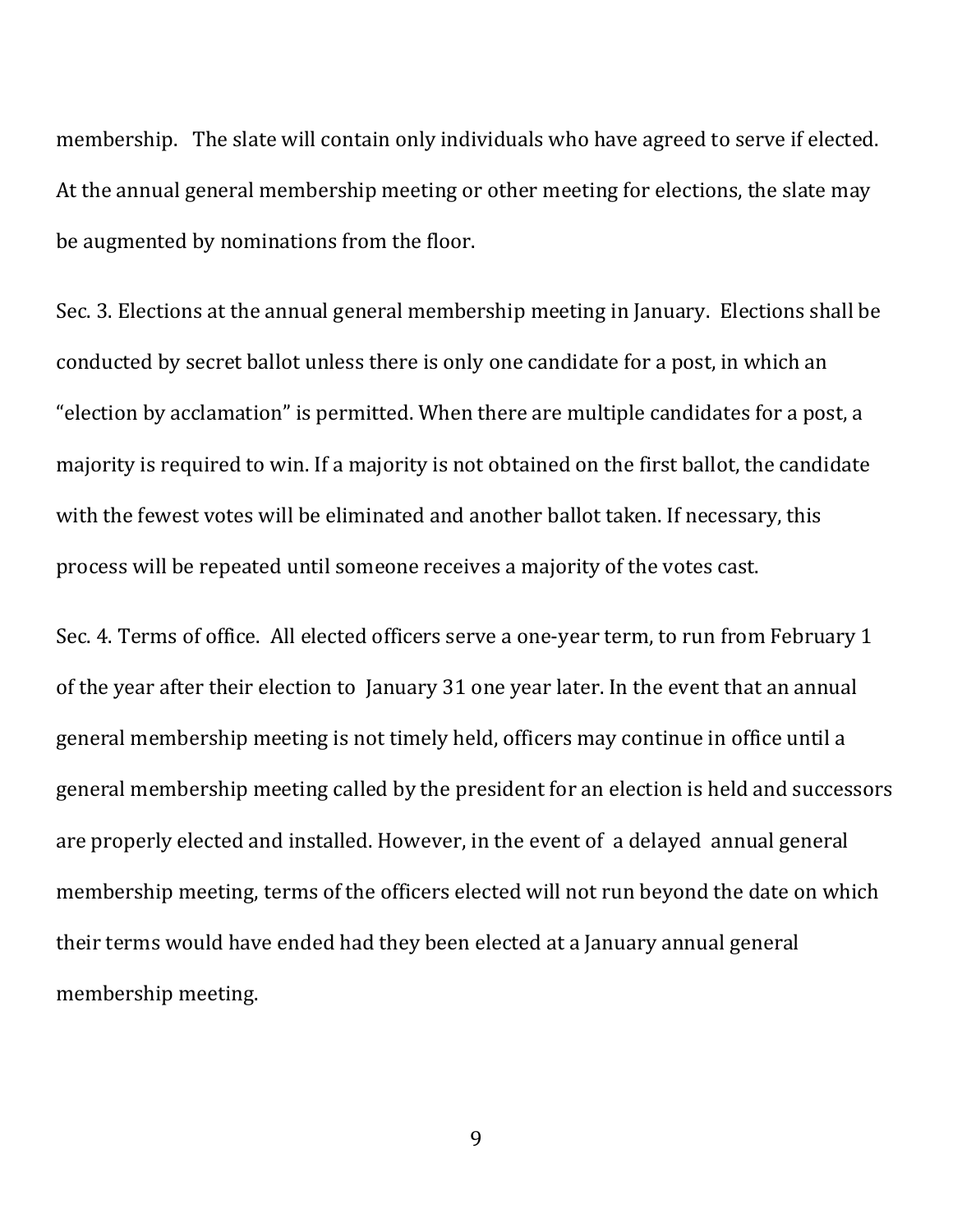Sec. 5. Special elections. If a position on the Executive Board becomes vacant before the annual general membership meeting, and the Executive Board determines that it is impracticable to wait until the annual general membership meeting to fill the position, the Executive Board will fill the position by a simple majority vote of the Executive Board members present at that meeting or by proxy. The person elected in this manner shall serve the remainder of the term of office that was vacated. Such person is eligible to be considered for nomination for regular election to that office.

#### Article 10. Amendments.

Sec. 1. Proposal and passage. This constitution may be amended at any SVCA membership meeting by a two-thirds vote of members present, providing there is a quorum. To be considered, an amendment must have been proposed by a member, reviewed by the Executive Board at one of its regular meetings, and distributed electronically or in hard copy to the full membership, at least two weeks before the meeting at which it is to be voted on.

Sec. 2. Posting. If an amendment is passed, the secretary shall post it to the master copy of the constitution and announce the change electronically or by hard copy to the membership. The altered section(s) will be struck out in a manner that leaves the original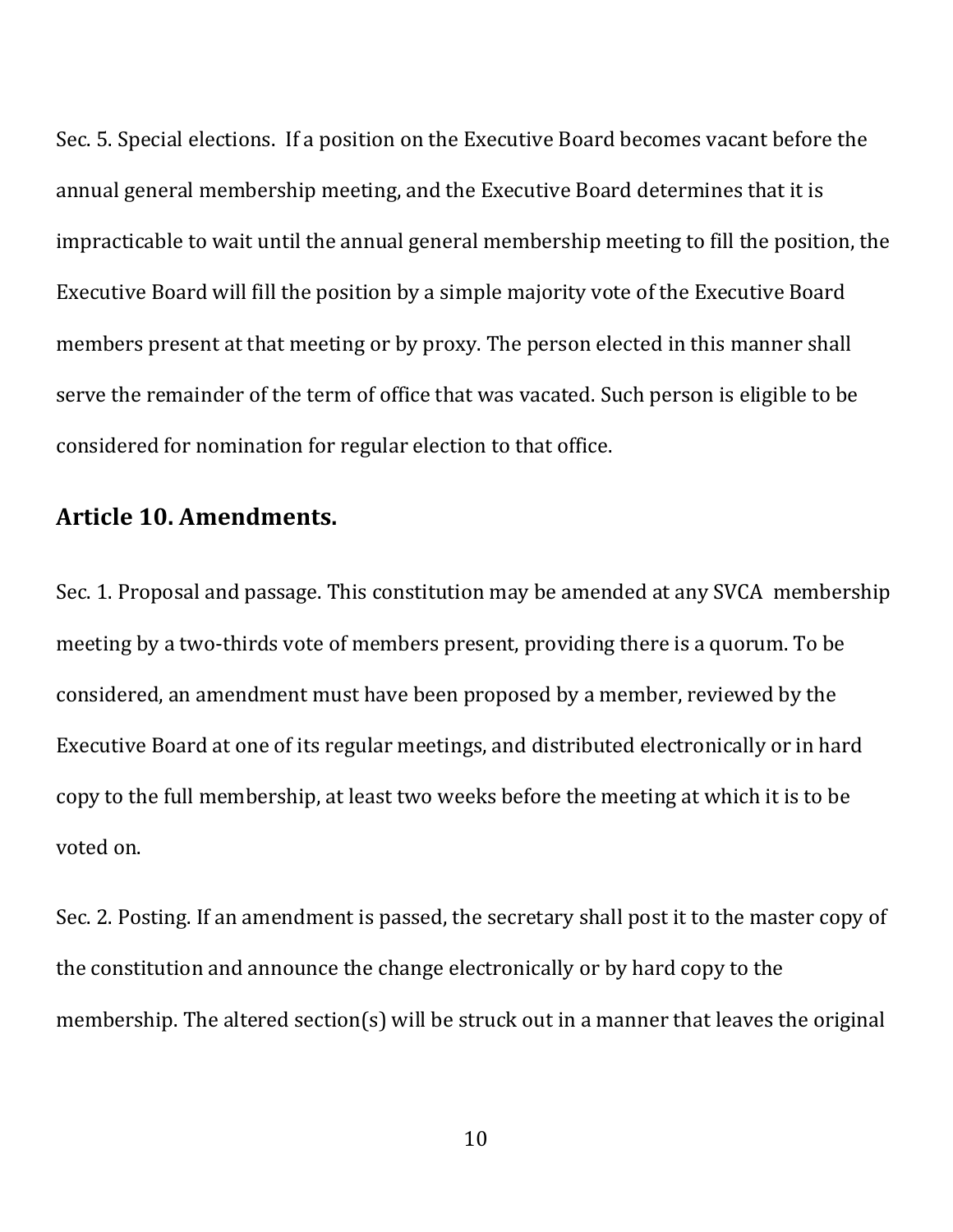legible, and a dated copy of the revised sections will be filed as an insert page (or set of pages) immediately after the page(s) altered.

# Article 11. Dissolution.

In the event the SVCA dissolves, funds remaining in the treasury will be donated to the McLean Community Foundation or a similar charitable organization.